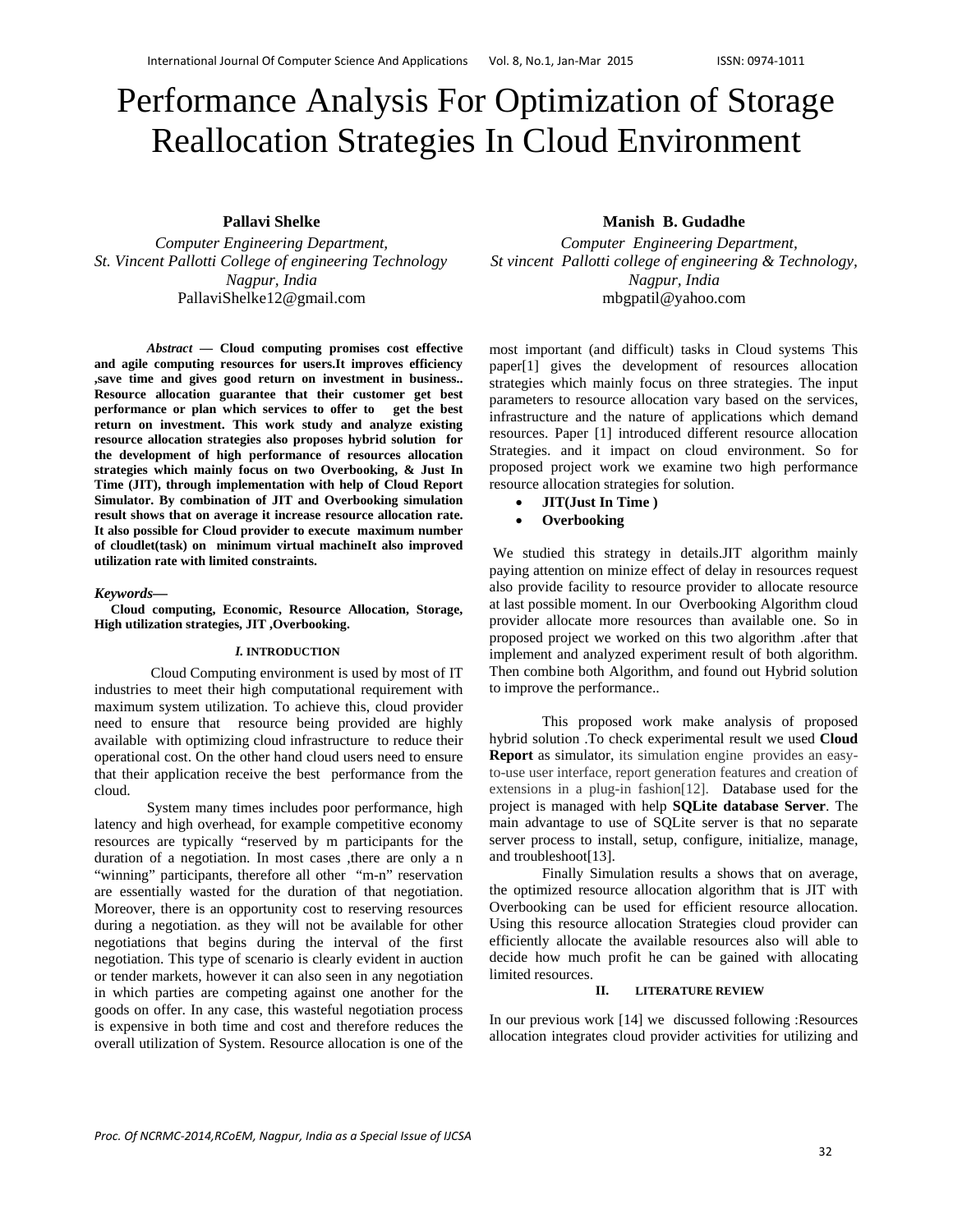allocating scarce resources with limit of of cloud application.Criteria used for testing resource allocation is access of resources ,Fault tolerance,.Power distribution reliability, scalability.[2]

Cloud service provider examine different Situation to consider while allocating resources: Like ,Resource contention ,Scarcity of resources ,Resources Fragmentation,Over provisioning Resources,Under provisioning Resources. Input parameter to RAS and the way of resource allocation vary based on services, infrastructure and nature of application which demand resources.Paper[3] summarizes the classification of RAS and its impacts in Cloud Environment.Following are types Resource Allocation Strategies:Execution time ,Policy, VM(virtual machine),Gossip,Utility Hardware Resource Dependency ,Application.

#### A. EXECUTION TIME

 Paper [3] discuss about actual task execution time required and preemptable scheduling is considered for resource allocation, overcomes the problem of resource contention and increases resource utilization by using different modes of renting computing capacities.

#### B. POLICY

Centralized user and resource management lacks in scalable management of users, resources and organizationlevel security policy. Paper [4] proposed a decentralized user and virtualized resource management for IaaS by adding a new layer called domain in between the user and the vritualized resources. Based on role based access control(RBAC), virtualized resources are allocated to users through domain layer, which used the most- fit processor policy for resource allocation. The most-fit policy allocates a job to the cluster, which produces a leftover processor distribution, leading to the most number of immediate subsequent job allocations.This policy is practical to use in a real system. [5]

#### C. GOSSIP

Cloud environment differs in terms of clusters, servers, nodes, their locality reference and capacity. The problem of resource management for a large-scale cloud environment (ranging to above 100,000 servers) is addressed in [6] ,general Gossip protocol is proposed for fair allocation of CPU resources to clients .

## D. UTILITY FUNCTION

There are many proposals that dynamically manage VMs in IaaS by optimizing some objective function such as minimizing cost function, cost performance function and meeting QoS objectives. The objective function is defined as Utility property which is selected based on measures of response time, number of QoS, targets met and profit [7]

#### E. HARDWARE RESOURCE DEPENDENCY

To improve the hardware utilization, Multiple Job Optimization (MJO) scheduler is proposed. Jobs could be classified by hardware-resource dependency such as CPUbound, Network I/O-bound, Disk I/O bound and memory bound. MJO scheduler can detect the type of jobs and parallel jobs of different categories. Based on the categories, resources are allocated. This system focuses only on CPU and I/O resource. [8].

#### F. AUCTION

Cloud resource allocation by auction mechanism is addressed In Paper [9]. The proposed mechanism is based on sealed-bid auction. The cloud service provider collects all the users' bids and determines the price. The resource is distributed to the first kth highest bidders under the price of the  $(k+1)$ th highest bid. This system simplifies the cloud service provider decision rule and the clear cut allocation rule by reducing the resource problem into ordering problem. But this mechanism does not ensure profit maximization due to its truth telling property under constraints.

#### **RELATED WORK**

This paper mainly focus on market based strategies and dynamic cloud environment .This work concentrate on high performance resource utilization strategies and that can be deployed in cloud

- .Overbooking.
- Just in time

 These strategies are examined experimentally so that it can be used within dynamic cloud environment.

#### **I. OVERBOOKING**

 Overbooking strategy used in Economic model can improved the system utilization rate and occupancy..This strategy is capable to allocate the resources dynamically so easily overcome the problem of resource allocation .so this strategy used by in auction based resource allocation model for a resource provider. Overbooking model from revenue Management to manege cancellation and no-show of reservation in a grid system. So Same technique can be used for cloud environment for resource allocation. Many time resource provider is faced with a prospect of loss of income and lower system utilization because during period of high demands resource provider reject booking from potential user,who are committing to use the resources and willing to pay for higher price. overbooking offers solution for above problem ,by allowing the resource provider to accepts more reservation than capacity .Hence it can be effectively used to minimize the loss of income.

In paper [10] discussed about American Airline ,50% of the booking were result in cancellation or no-shows. many time it found that 15% of the flight seats would be unused, if booking were only limited to the capacity of plane. Most airlines routinely overbook aircraft in an attempt to maximize occupancy and therefore revenue by ensuring they have maximum no of passengers on a flight.Without overbooking full flight often depart with 15% of seats empty.

Paper [11] explained various overbooking model ,also integrates overbooking into a capacity allocation heuristic to estimate a suitable quota for different user ,along with that calculate cost and penalties of each reservation. This paper focus on, Overbooking Strategy is to improved the expected profit,.With overbooking resources /services are get on time,waiting period of services is less ,but most of the time resources are wasted,need to calculate workload every time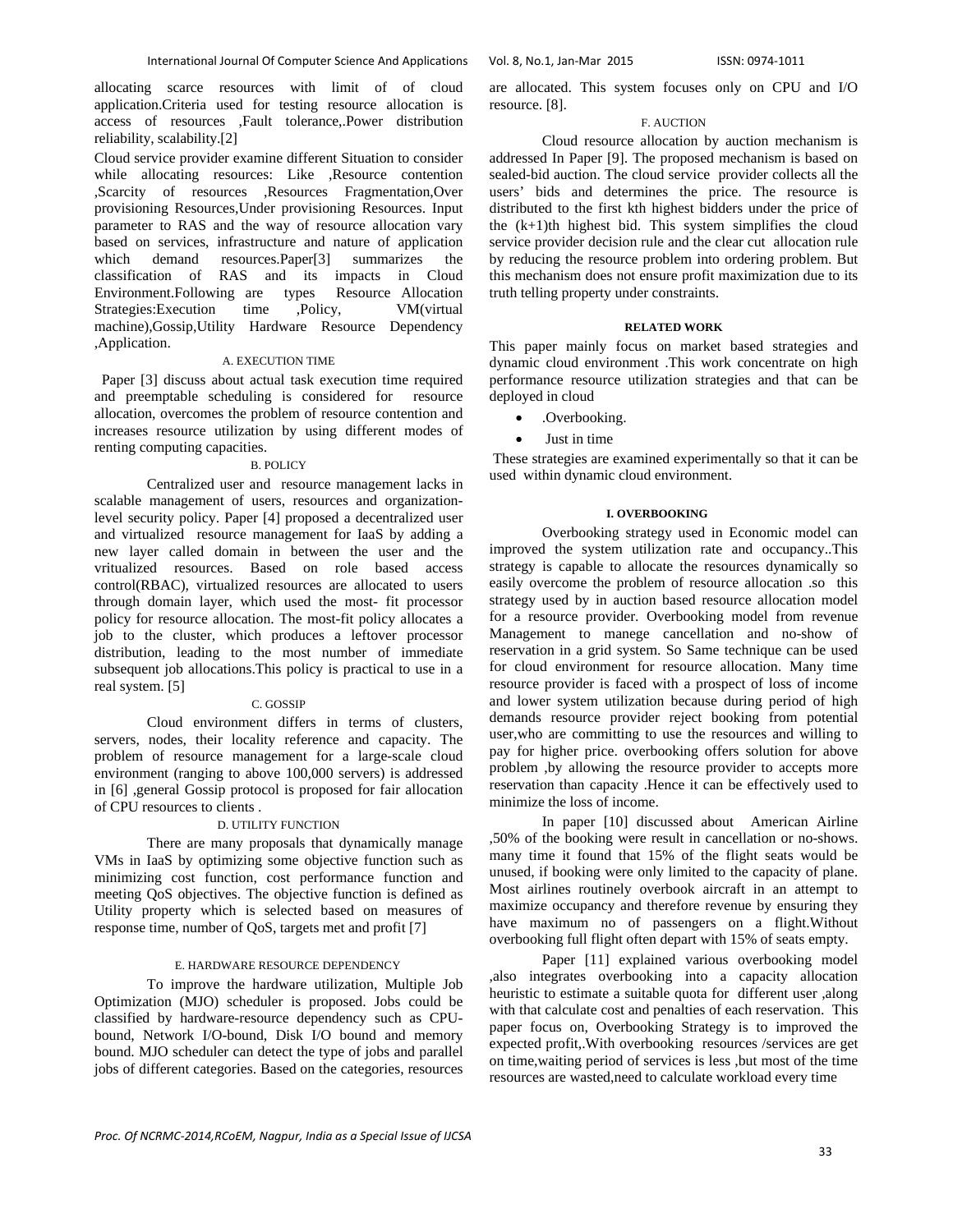#### **II. JUST IN TIME**

Just-In-Time (JIT) bidding is employed to minimize the effect of auction latency by committing/reserving resources to be allocated by the resource provider at the last possible moment. Just in time bidding is used during the auction process. It may happen that during the negotiation resource state may change and therefore invalidate provider valuation (or bid). In general there are two way to ways to minimize the effect of latency .

Reducing the duration of auction. The problem with this approach is that there is minimal time for providers to discover the auction and to compute their bids.

Bid as late as possible the advantage with this approach is that provider can compute their bids with the most up to date resources state and resources are reserved for shorter time .Primary problem with this approach is time sensitivity, the auction can missed if the bid is too late or experiences unexpected network delays.

For just in time bidding process we consider the point Profit maximization due to truth telling property, under constrains, Less overhead, Based on agreement forty percent time resources and services are available for cloud users [1][With used of two main Strategies we just try to improve benefits of cloud provider as well as maximum satisfaction to cloud users or customers. We used here different combination CPU scheduling policies to arrange user request or process in the implementation part.

#### **III. PROPOSED PROJECT WORK**

Proposed Project work implement the overbooking and JIT in different way and examined it in cloud report environment.

Following are the phases of Proposed Project work :

**Phase I:**Study of strategies for resource allocation which include overbooking and JIT,design algorithem for overbooking

**Phase II**: Implementation & Analysis of above Strategies for analysis of performance

**Phase III**: Comparative result and their analysis

**Phase IV:** Proposed a Hybrid Solution for optimized resource allocation

**Phase V:** Implementation of Proposed Hybrid Solution

**Phase VI**: Analysis of implementation of proposed work on the given Platform



Fig.1 Architecture of Proposed Model

## **IV. RESEARCH METHODOLOGY**

In a cloud computing environment, multiple customers are submitting job request with possible constraints that is multiple users are requesting same resource. For example in a high performance computational environment which mainly deal with scientific simulations such as weather prediction, rainfall simulation, monsoon prediction and simulation, monsoon prediction and cyclone simulation etc which requires huge amount of computing resources such as processors, servers, storage etc. Many users are requesting these computational resources to run their model which is used for scientific predictions. So at this situation it will be problem for cloud administrator to decide how to allocate the available resources among the requested users.so the proposed model is design and we try to find out solution with three main strategies

## **4.1 DETAILS OF PROPOSED STATERGIES**

|                                              | 4.1.1 OVERBOOKING ALGORITHM |  |  |
|----------------------------------------------|-----------------------------|--|--|
| Parameter consider for overbooking algorithm |                             |  |  |

| SR.NO                    | <b>PARAMETER S</b>                                 |  |  |  |  |
|--------------------------|----------------------------------------------------|--|--|--|--|
|                          | Job j process)                                     |  |  |  |  |
| $\mathfrak{D}$           | Duration <b>d</b> (life time)                      |  |  |  |  |
| 3                        | Number of Nodes n                                  |  |  |  |  |
| 4                        | <b>Execution Start time Tstart</b>                 |  |  |  |  |
| $\overline{\phantom{0}}$ | Execution end time <b>Tend</b> (finish)            |  |  |  |  |
|                          | Table 4.1: list Parameter consider for overbooking |  |  |  |  |

Algorithm

The following algorithm is used inserting the request into the schedule which has anchor point Ts where resources become available and points where such slots end Tendslot by using short process (job).

#### **STEP 1:**

**1)** Select, if available, statistical information about the runtime of the application and the runtime estimation of the user. Compare them with the given runtime for the new job j.

 **2)** If the estimated runtime d is significant longer than the standard runtime of the application or the user is tending to overestimate the run time of jobs, then mark the application as promising for overbooking.

**3)** Assuming a uniform distribution, the duration of the job d can be adjusted to

 $d1 = d/1 + maxPoF$ , where maxPoF is the maximum acceptable probability of failure.

**4**) The time interval  $\overrightarrow{O}$  = d – d1 can be used for overbooking.

#### **STEP2:**

 **1)**Find starting point Ts for job j, set Ts as anchor point ,Scan the current schedule and find the first pointTs>= Tstart where enough processors are available to run this job.

**2**)Starting from this point, check whether  $Ts + d \leq T$ end and if this is valid, continue scanning the schedule to ascertain that these processors remain available until the job's expected  $terminations + d \leq Tendslot.$ 

**3**)If not, check validity of  $Ts + d1 \leq T$ end and whether the processors remain available untilthe job's expected termination reduced by the time usable for overbooking Ts  $+d1 \leq$  Tendslot.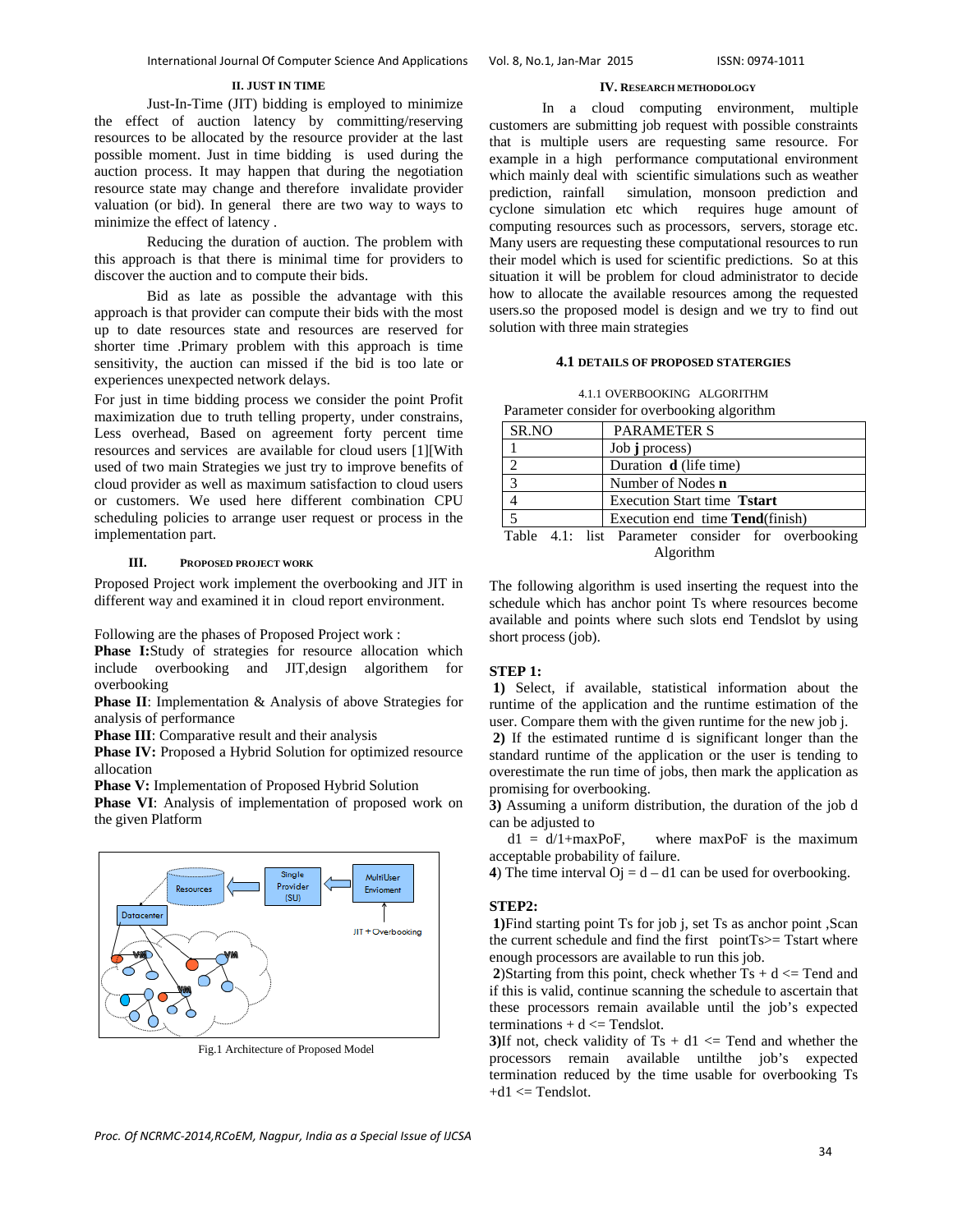**4)** If successful, mark the jobas overbooked and set the job duration d1 =Tendslot-Ts.

**5)** It not, check, if there are direct predecessors in the plan, which are ending at Ts and are usable for overbooking. Then reduce Ts by the time  $a = MINk{Ok}$  of those jobs k and try again.

**6)**  $\text{Ts} - \text{a} + \text{d}1 \leq \text{Tendslot.}$  (In this case, other jobs are also overbooked; neverthelesstheir runtime is not reduced. If they do not finish earlier than excepted, they can still finish and the overbooked job will be started after their initially planned completion.)

**7)** If successful, mark the job as overbooked and set the job duration  $d1 = Tendslot - (Ts-a)$ .

#### **STEP 3:**

Update the schedule to reflect the allocation of r processors by this job j with the duration d0 for the reservation  $h = [Ts, min]$ (Tendslot, Ts +d)], starting from its anchor point Ts, or earlier  $Ts-a$ .

## **STEP 4** :

If the job's anchor is the current time, start it immediately.

**Note**: The algorithm defines that a job k which was overbooked by a job j should be resumed until its completion or its planned completion time if it had not finished at time Ts- a. Considering SLA bound jobs, this might be doubtful if fulfilling the SLA (Service Level Agreements) of job j would be more profitable than of job k. However, the reservation duration of job k is only reduced after curtaining the duration of job j. Hence, the provider has no guarantee that the SLA of job j would be not violated if stopping the job execution of job k. Consequently, the scheduler should act conservatively and provide for job k the resources as required and prevent an SLA violation of job k.

#### 4.1.2 JIT ALGORITHEM

In Just in Time (JIT) the process which be same only difference that ,the objective of the JIT is to schedule a given set of jobs on a single machine. Every job has a release date that represents the time at which production or assembly of the batch can begin at the earliest. Since the batches are produced in series, the jobs are scheduled on a single machine

With JIT and Overbooking strategies proposed work<br>try to find out solution improve to overall system solution improve to overall system utilization.we also check result for different strategies combination for CPU state like CPU in busy,Idle state.to execute the users requests or process.

#### 4.1.3 LOGIC FOR DIFFERENT STRATEGY **COMBINATION**

Here to discuss we Considered ,

- **G** (Guaranteed Bidding Strategy) ,
- **O**(Overbooking Strategy)
- $S + O$  (Second Chance Substitutes and Overbooking)
- **R+S+O** (Reservations, Substitutes, and Overbooking)

We consider a main resource for example cpu in cloud and number of small resource ( having bandwidth, time ,cost, power, RAM etc) which will access the main resource.

**I) G** (Guaranteed Bidding Strategy): In this strategy the main resource i.e. CPU will guarantee all the small re source that each resource will get sufficient time and capacity to access main resource. Such that provider i.e main resource guarantee of satisfaction to small resource. During duration of the auction main provider have reserved their resources with very less probability of winning the auction since every resource is guarantee the capacity.

**II) O** (Overbooking Strategy) :In this strategy the main resource cannot guarantee the proper utilization of workload to all the small resource. In this scenario the average workload and percentage of work on each small resource is double then the guaranteed to work item assigned to each resource my main resource.

**III) S+O** (Second Chance Substitutes and Overbooking); In this scenario the work item are divided on actual utilization of capacity by small resource. In this second chance is given to the resource if its fail to utilize the main resource in first chance ,but this will be base on other resource capacity, since some resource does not have sufficient capacity to access resource then other resource is given second chance to access resource.

**IV**) **R+S+O** (Reservations, Substitutes, and Overbooking): same as the above only here second change is given to

resource if its fail to make it in first chance.<br>The proposed project work implement using java language and cloud report simulator used for cloud environment setup.

## **V. RESULT ANALYSIS AND DISCUSSION**

**5.1 EXPEIMENATL RESULT OF PROPOSED STRATEGIES**  In this Project Work Here we considered following data for simulation purpose: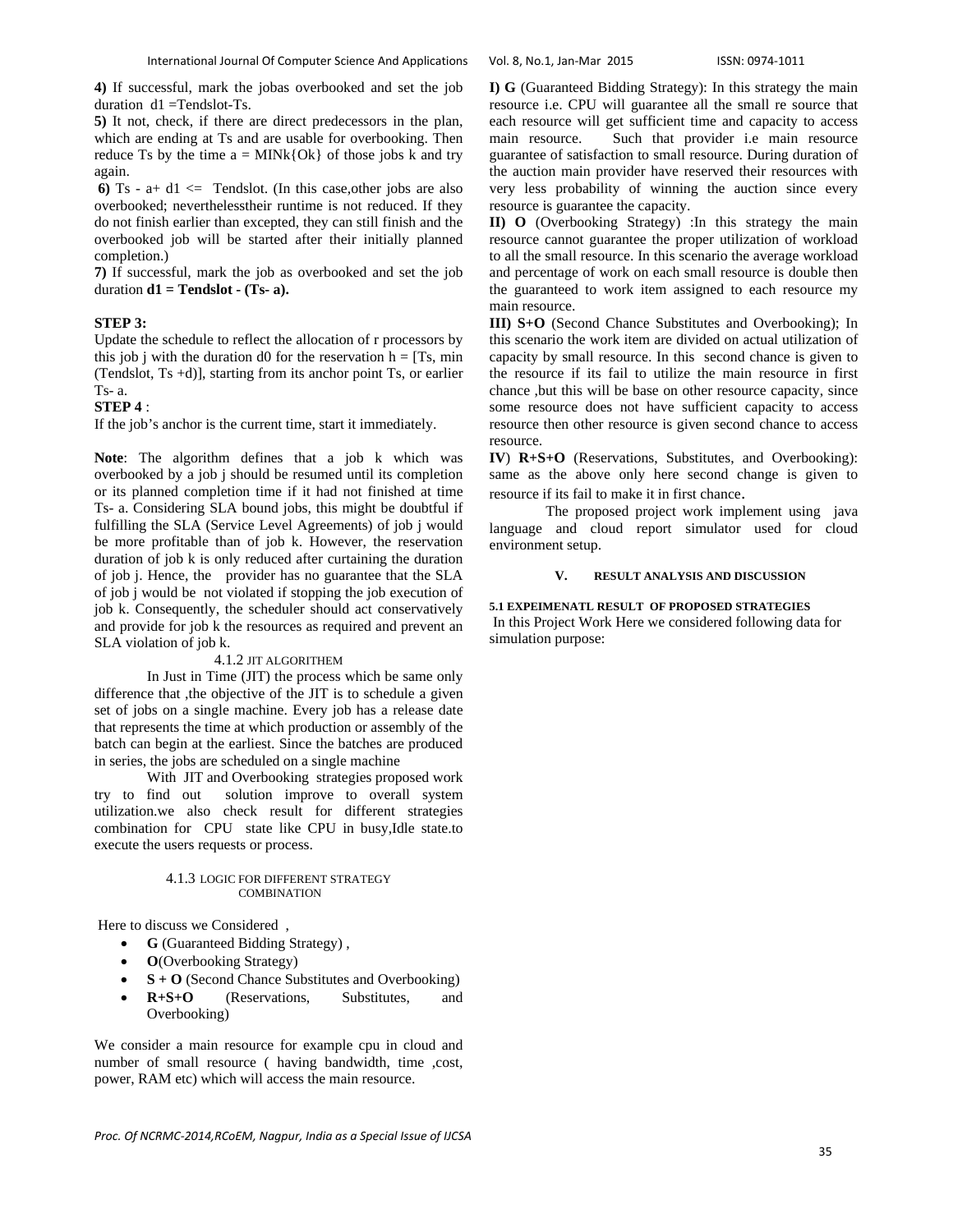| details:                             |                                       |  |  |  |  |
|--------------------------------------|---------------------------------------|--|--|--|--|
|                                      | -Number of Host:02                    |  |  |  |  |
|                                      | -Number of Processing Unit :08        |  |  |  |  |
|                                      | -Processing Capacity (MIPS):19,200    |  |  |  |  |
|                                      | -Storage Capacity: 32 TB              |  |  |  |  |
|                                      | -Total Amount of RAM :80 GB           |  |  |  |  |
| 2. Customer Side                     | -Number of Customer 5                 |  |  |  |  |
| <b>Details</b>                       | -Cloudlet Sent per minute:250         |  |  |  |  |
|                                      | -Average Length of CloudLet File:460  |  |  |  |  |
|                                      | -Average Cloudlet Output Size: 500    |  |  |  |  |
|                                      | -Number of Customer 5                 |  |  |  |  |
|                                      | -Cloudlet Sent per minute:250         |  |  |  |  |
|                                      | -Average Length of CloudLet File :460 |  |  |  |  |
|                                      | -Average Cloudlet Output Size: 500    |  |  |  |  |
| 3. Virtual<br><b>Machine Details</b> | -Number of Virtual Machine: 10        |  |  |  |  |
|                                      | -Average image Size: 780              |  |  |  |  |
|                                      | -Average RAM :563 MB                  |  |  |  |  |
|                                      | -Average Bandwidth: 100,000           |  |  |  |  |
|                                      | -Number of Virtual Machine: 10        |  |  |  |  |
|                                      |                                       |  |  |  |  |

Table 5.1:Values(Parameter) consider for Experimental result We run cloud report simulation environment for

## **1.JIT**

 **2.Overbooking** 

 **3.Overbooking and JIT** 

**5.2 RESULTS CALCULATED FROM LOG GENERATED FOR JIT ALGORITHM:** 

Table 5.2: JIT Algorithm Experimental result

| <b>Customer</b> | <b>Cloudl</b>         | <b>Status</b>  |                | <b>Resource</b> | <b>VM</b> | <b>Maximum</b>                            |
|-----------------|-----------------------|----------------|----------------|-----------------|-----------|-------------------------------------------|
| <b>Name</b>     | et<br>(Total<br>task) | <b>Success</b> | <b>INexc</b>   | ID              | ID        | time take<br>for task<br><b>Execution</b> |
| Customer 1      | 98                    | 97             |                | 2,3             | $\Omega$  | 100                                       |
| Customer 2      | 70                    | 68             | $\overline{c}$ | $\mathfrak{D}$  |           | 192                                       |
| Customer 3      | 93                    | 92             |                |                 | $\Omega$  | 96                                        |
| Customer 4      | 52                    | 52             |                | $\mathfrak{D}$  | ∩         | 100                                       |
| Customer 5      | 54                    | 53             |                | 2               |           | 98                                        |
|                 |                       |                | лт             |                 |           |                                           |
| 140<br>1 ว ก    |                       |                |                |                 |           | $\blacksquare$ Cloudlet (Total task)      |



1**.ProviderSide<sup>tion</sup>akionrealAf.Computer Science And Ap**plications Vol. 8, No.1, Jan-Mar 2015 ISSN: 0974-1011

 Main aim of JIT algorithem is to Schedule a given set of job on single machine and Reserving resources at last possible moment .

 **After examined the JIT algorithem we got following result:** 

 1)Overall Less number of cloudlet (task) executed because all jobs or task executed on single machine .

 2) less number of resource ID used (less resource utilization 3)Each customer maximum time cloudlet task success fully executed (i.e 10 % of task are in INexe Status)

| <b>Customer</b><br><b>Name</b> | <b>Cloudlet</b><br>(Total | <b>Status</b><br><b>INexe</b><br><b>Succes</b><br>c<br>s |               | <b>Resourc</b><br>e ID | <b>VM</b><br>ID | <b>Maximum</b><br>time take<br>for task |
|--------------------------------|---------------------------|----------------------------------------------------------|---------------|------------------------|-----------------|-----------------------------------------|
|                                | task)                     |                                                          |               |                        |                 | <b>Execution</b>                        |
| Customer 1                     | 162                       | 159                                                      |               | 1,2,3                  | 0,1,2           | 102                                     |
| Customer 2                     | 68                        | 64                                                       |               | 2,3                    | 0.1             | 222                                     |
| Customer 3                     | 151                       | 148                                                      | 3             | 2.3                    | 0,1,2           | 96                                      |
| Customer 4                     | 50                        | 49                                                       | $\mathcal{D}$ |                        |                 | 96                                      |
| Customer 5                     | 54                        | 53                                                       |               | 2                      |                 | 98                                      |

## **5.3 RESULTS CALCULATED FROM LOG GENERATED FOR OVERBOOKING ALGORITHM**



**Overbooking :** Allocate More Resources that available one on understanding that some resource request s will not be used due to "no –shows" or over estimated resource requirements. More number of task can be executed.Overbooking algorithemIncrease Resource utilization.With overbooking more number of task are INEXec State(Not get complete success ).all drawbacks of Overbooking algorithem get sloved with proposed hybrid solution.following chart gives complete



## **5.4 JIT PLUS OVERBOOKING ALGORITHEM**

By combining the both strategy we got following result)

 **Result Evolution of JIT**